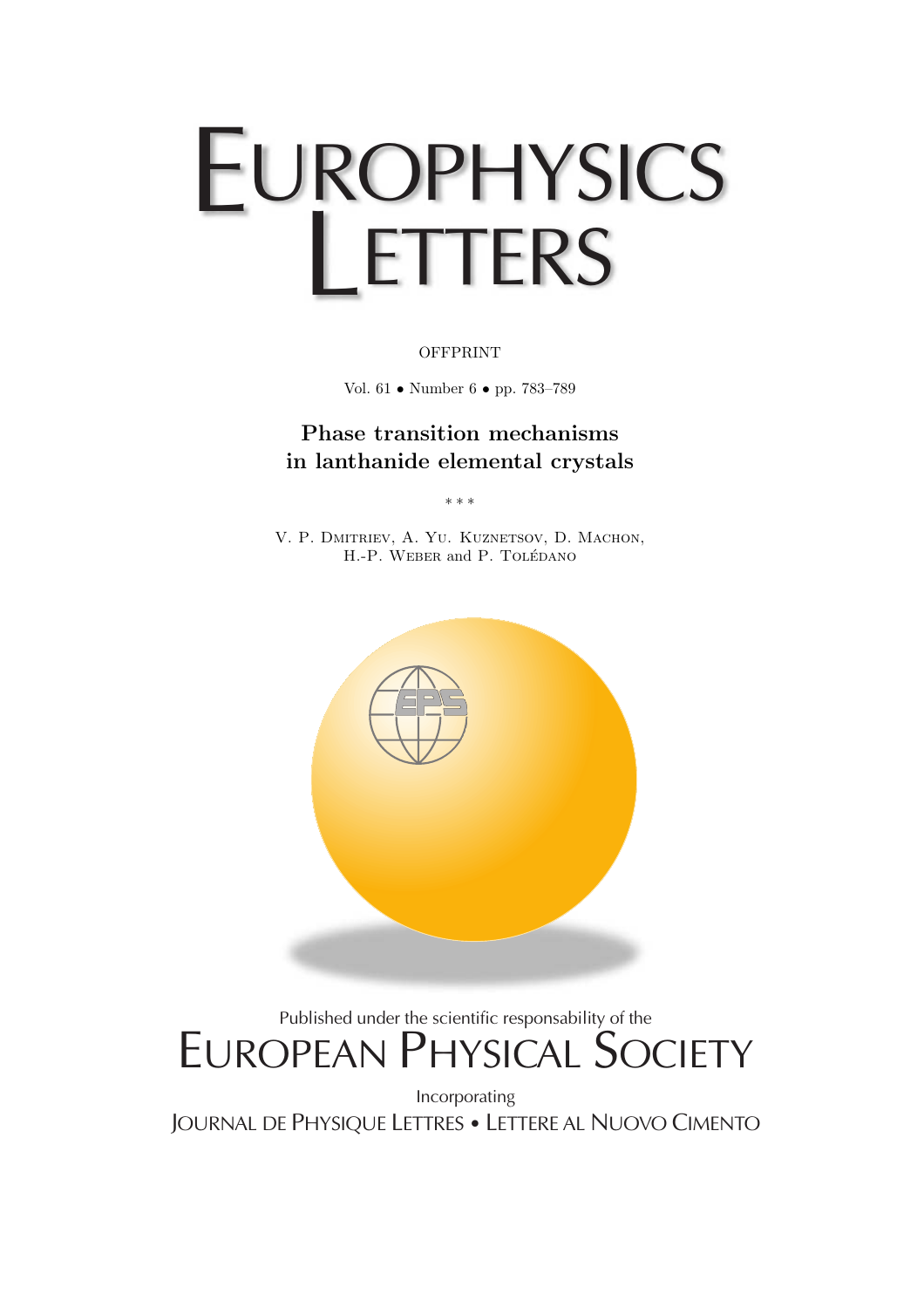| <b>Editor-in-Chief</b><br>Taking full advantage of the service on Internet,<br>please choose the fastest connection:<br>Prof. H. Müller-Krumbhaar<br>http://www.edpsciences.org<br>IFF Theorie 3 - Forschungszentrum Jülich<br>http://edpsciences.nao.ac.jp<br>D-52425 Jülich - Germany<br>http://edpsciences-usa.org<br>h.mueller-krumbhaar@fz-juelich.de<br>http://www.epletters.ch<br><b>Staff Editor: Edith Thomas</b><br>Europhysics Letters, 27 chemin de la Vendée, P.O. Box 69, CH-1213 Petit-Lancy 2, Switzerland<br>Director of publication: Jean-Marc Quilbé<br>Editorial Director: Angela Oleandri<br>Publishers: EDP Sciences S.A., France - Società Italiana di Fisica, Italy<br>Europhysics Letter was launched more than fifteen years ago by the European Physical Society, the Société<br>Française de Physique, the Società Italiana di Fisica and the Institute of Physics (UK) and owned now by<br>17 National Physical Societies/Institutes.<br>Europhysics Letters aims to publish short papers containing non-trivial new results, ideas, concepts,<br>experimental methods, theoretical treatments, etc. which are of broad interest and importance to one or<br>several sections of the physics community.<br>Europhysics letters provides a platform for scientists from all over the world to offer their results to an<br>international readership.<br><b>Subscription 2003</b><br>24 issues - Vol. 61-64 (6 issues per vol.)<br>Institution/Library:<br>ISSN: 0295-5075 - ISSN electronic: 1286-4854<br>• France & EU<br>1568€<br>Name:<br>(VAT included)<br>• Rest of the World<br>1 568 €<br>(without VAT)<br>Payment:<br>□ Check enclosed payable to EDP Sciences<br>$\Box$ Please send me a proforma invoice<br>□ Credit card:<br>□ Visa □ Eurocard □ American Express<br>E-mail:<br>Valid until:<br>Card No:<br>Signature: | EUROPHYSICS |
|---------------------------------------------------------------------------------------------------------------------------------------------------------------------------------------------------------------------------------------------------------------------------------------------------------------------------------------------------------------------------------------------------------------------------------------------------------------------------------------------------------------------------------------------------------------------------------------------------------------------------------------------------------------------------------------------------------------------------------------------------------------------------------------------------------------------------------------------------------------------------------------------------------------------------------------------------------------------------------------------------------------------------------------------------------------------------------------------------------------------------------------------------------------------------------------------------------------------------------------------------------------------------------------------------------------------------------------------------------------------------------------------------------------------------------------------------------------------------------------------------------------------------------------------------------------------------------------------------------------------------------------------------------------------------------------------------------------------------------------------------------------------------------------------------------------------------------------------------------------|-------------|
|                                                                                                                                                                                                                                                                                                                                                                                                                                                                                                                                                                                                                                                                                                                                                                                                                                                                                                                                                                                                                                                                                                                                                                                                                                                                                                                                                                                                                                                                                                                                                                                                                                                                                                                                                                                                                                                               |             |
|                                                                                                                                                                                                                                                                                                                                                                                                                                                                                                                                                                                                                                                                                                                                                                                                                                                                                                                                                                                                                                                                                                                                                                                                                                                                                                                                                                                                                                                                                                                                                                                                                                                                                                                                                                                                                                                               |             |
|                                                                                                                                                                                                                                                                                                                                                                                                                                                                                                                                                                                                                                                                                                                                                                                                                                                                                                                                                                                                                                                                                                                                                                                                                                                                                                                                                                                                                                                                                                                                                                                                                                                                                                                                                                                                                                                               |             |
|                                                                                                                                                                                                                                                                                                                                                                                                                                                                                                                                                                                                                                                                                                                                                                                                                                                                                                                                                                                                                                                                                                                                                                                                                                                                                                                                                                                                                                                                                                                                                                                                                                                                                                                                                                                                                                                               |             |
|                                                                                                                                                                                                                                                                                                                                                                                                                                                                                                                                                                                                                                                                                                                                                                                                                                                                                                                                                                                                                                                                                                                                                                                                                                                                                                                                                                                                                                                                                                                                                                                                                                                                                                                                                                                                                                                               |             |
|                                                                                                                                                                                                                                                                                                                                                                                                                                                                                                                                                                                                                                                                                                                                                                                                                                                                                                                                                                                                                                                                                                                                                                                                                                                                                                                                                                                                                                                                                                                                                                                                                                                                                                                                                                                                                                                               |             |
|                                                                                                                                                                                                                                                                                                                                                                                                                                                                                                                                                                                                                                                                                                                                                                                                                                                                                                                                                                                                                                                                                                                                                                                                                                                                                                                                                                                                                                                                                                                                                                                                                                                                                                                                                                                                                                                               |             |
|                                                                                                                                                                                                                                                                                                                                                                                                                                                                                                                                                                                                                                                                                                                                                                                                                                                                                                                                                                                                                                                                                                                                                                                                                                                                                                                                                                                                                                                                                                                                                                                                                                                                                                                                                                                                                                                               |             |
|                                                                                                                                                                                                                                                                                                                                                                                                                                                                                                                                                                                                                                                                                                                                                                                                                                                                                                                                                                                                                                                                                                                                                                                                                                                                                                                                                                                                                                                                                                                                                                                                                                                                                                                                                                                                                                                               |             |
|                                                                                                                                                                                                                                                                                                                                                                                                                                                                                                                                                                                                                                                                                                                                                                                                                                                                                                                                                                                                                                                                                                                                                                                                                                                                                                                                                                                                                                                                                                                                                                                                                                                                                                                                                                                                                                                               |             |
|                                                                                                                                                                                                                                                                                                                                                                                                                                                                                                                                                                                                                                                                                                                                                                                                                                                                                                                                                                                                                                                                                                                                                                                                                                                                                                                                                                                                                                                                                                                                                                                                                                                                                                                                                                                                                                                               |             |
|                                                                                                                                                                                                                                                                                                                                                                                                                                                                                                                                                                                                                                                                                                                                                                                                                                                                                                                                                                                                                                                                                                                                                                                                                                                                                                                                                                                                                                                                                                                                                                                                                                                                                                                                                                                                                                                               |             |

Order through your subscription agency or directly to EDP Sciences:

17 av. du Hoggar · B.P. 112 · 91944 Les Ulis Cedex A · France Tel. 33 (0)1 69 18 75 75 • Fax 33 (0)1 69 86 06 78 • subscribers@edpsciences.org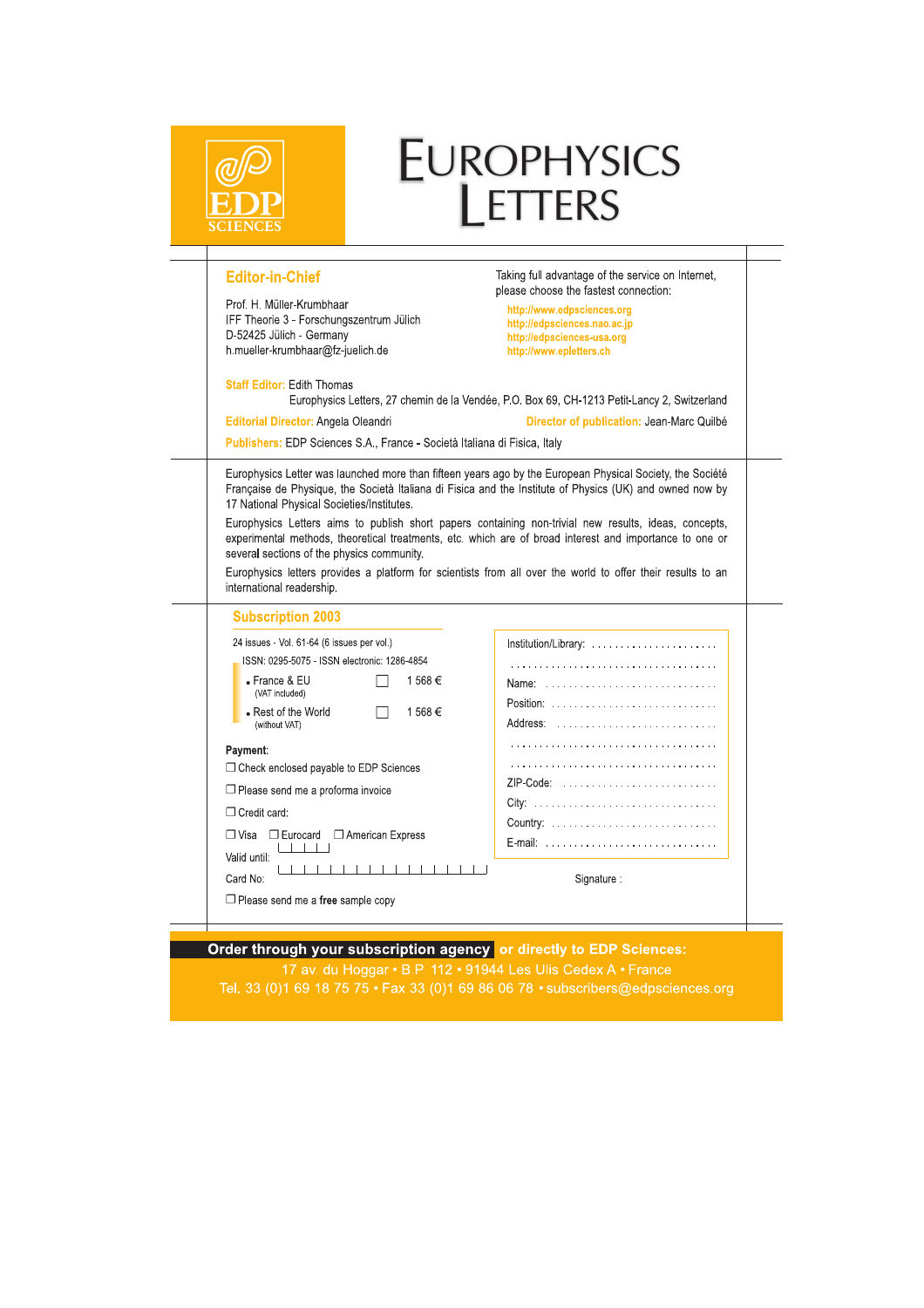#### **Phase transition mechanisms in lanthanide elemental crystals**

V. P. DMITRIEV, A. YU. KUZNETSOV, D. MACHON, H.-P. WEBER and P. TOLÉDANO Group "Structure of Materials under Extreme Conditions", SNBL/ESRF BP220, 38043 Grenoble Cedex, France

(received 29 July 2002; accepted in final form 6 January 2003)

PACS. 64.70.Kb – Solid-solid transitions. PACS. 81.30.Kf – Martensitic transformations.

**Abstract.** – A unifying theoretical description is given of the phase transition mechanisms occurring in lanthanide elemental crystals. The hcp-9R-dhcp-fcc sequence of reconstructive phase transitions is interpreted in terms of crossover between displacive and reordering mechanisms. The distorted fcc, monoclinic,  $\alpha$ -U-type and bct high-pressure phases can be depicted by purely displacive mechanisms, the low symmetry of these phases resulting from the non-spherical shape of the electronic shells induced by the delocalization of the f-electrons.

Two types of atomistic mechanisms are usually invoked for characterizing the physical nature of the order parameters at structural phase transitions. For displacive structural transitions the order-parameter represents a collective displacement of the atoms with respect to the average positions occupied, at equilibrium, in the more symmetric "parent" structure. For order-disorder transitions, the order-parameter consists of the difference between the probabilities assigned to each site in the disordered and ordered phases. For structural transitions of the reconstructive type [1], which are typified by the property that the group-subgroup relationship between the symmetries of the phases surrounding the transition is lost, the two mechanisms —displacive and ordering— often appear as correlated. The collective displacements of the atoms generally induce a reordering of the structure and vice versa. This close connection between displacive and ordering processes stems from the fact that reconstructive transitions realize an intermediate situation between the two mechanisms: on the one hand, the atoms are shifted from their initial to their final positions, without any intermediate position, but the atomic shifts occur collectively; on the other hand, the uncorrelated character of the atomic diffusion is only partly verified. A good illustration of this mixed behavior can be found in the group of elements forming the lanthanide family, in the pressuretemperature phase diagrams of which [2] typical sequences of reconstructive transformations have been found, which can be interpreted alternatively by purely displacive mechanisms or by reordering processes between close-packed structures. The aim of this letter is to give a unifying description of the preceding transformations showing that they can be related to a small number of basic structural mechanisms.

c EDP Sciences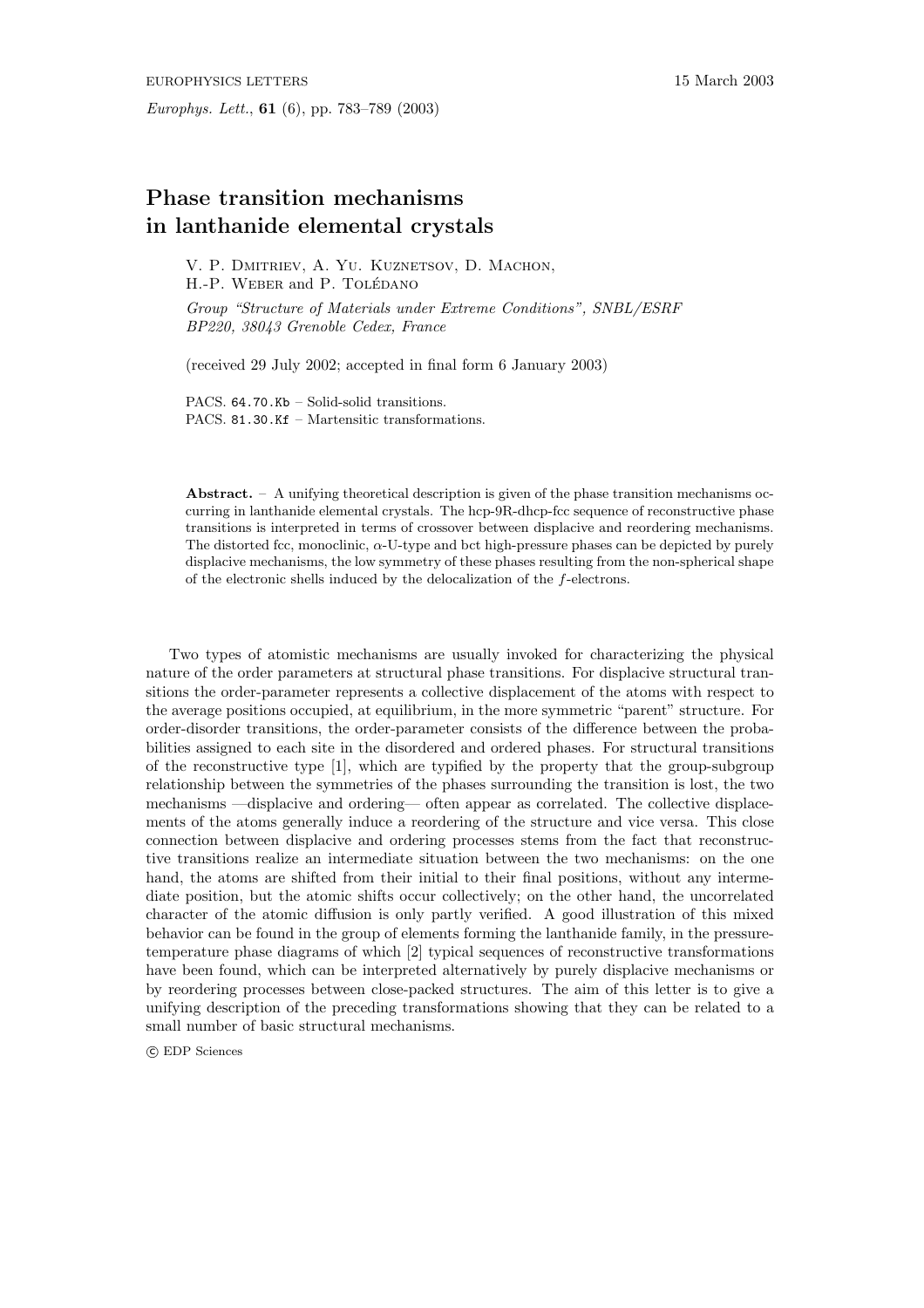

Fig. 1 – Distribution of the lanthanide elements among their different structures.

Fig. 2 – Atomic displacements associated with (a) Burgers mechanism, (b) the bcc-9R transition, (c) the Bain deformation, (d) the fcc-rhombohedral (distorted fcc) transition, (e) the bcc-monoclinic  $\alpha'$ -Ce and (f) bcc- $\alpha$ -U transformation.

Figure 1 shows the structures disclosed for the members of the lanthanide family and the distribution of structures among lanthanide crystals. Let us first show that one can a priori give a unifying description of all the lanthanide structures in terms of purely displacive mechanisms occurring from a bcc parent structure. Such picture is justified by the existence of a bcc phase below the melt in the phase diagrams of at least eleven lanthanide elements [3], many of which exhibit a region of coexistence of the bcc structure with the hcp, 9R, dhcp and fcc phases. The displacive transformation mechanisms from the bcc structure can be shared into two types: 1) variants of the Burgers mechanism [4] which give rise to the hcp, dhcp and 9R structures, and 2) variants of the Bain deformation mechanism [5] which yield the fcc, distorted fcc and body-centered tetragonal (bct) structures, the monoclinic and  $\alpha$ -U-type structures providing the link between the two preceding variants.

1) The bcc-hcp Burgers mechanism [4] can be formulated [6] in terms of antiparallel shifting of the atoms lying in the  $(110)_{\text{bcc}}$  planes along the  $\pm$ [10] directions. It leads to an orthorhombic structure (space-group  $Cmcm$ ,  $Z = 2$ ) which transforms into the hcp structure for the specific shifts  $a\sqrt{2}/12$ , where a is the cubic lattice parameter, supplemented by spontaneous deformations consisting in tensile  $[\zeta_1 \simeq (e_{xx} + e_{yy} - 2e_{zz})]$  and shear  $(e_{xy})$  strains [6]. An alternative description can be given by considering consecutive  $(110)_{\text{bcc}}$  layers, numbered 1, 2, 3, 4,... . The ABAB... hcp structure results from a parallel displacement of the even lay- $\frac{1}{2}$ ,  $\frac{1}{2}$ ,  $\frac{1}{2}$ ,  $\frac{1}{2}$ ,  $\frac{1}{2}$ ,  $\frac{1}{2}$  along the [110] direction, the odd layers  $(1, 3, 5, ...)$  being unshifted (fig.  $2(a)$ ). Analogously, the formation of the four-layered dhcp (ABACA...) structure differs only by the property that the even layers are displaced by the same amount  $(a\sqrt{12}/6)$  but in antiparallel directions  $\pm$ [1 $\overline{10}$ ]. The bcc-9R displacive mechanism proposed by Wilson and de Podesta [7] represents a further variant of Burgers mechanism. It can be depicted [8] by antiparallel displacements of equal magnitude  $(a\sqrt{12}/6)$  in the  $[110]_{\text{bcc}}$  direction, of  $(110)$  layers numbered 2, 4, 9, and in the  $-[110]_{\text{bcc}}$  direction of layers numbered 3, 5, 7, the 1, 6, 8 layers remaining unshifted (fig. 2(b)). The resulting 9R space-group ( $R\overline{3}m$ ,  $Z = 3$ ) is not a subgroup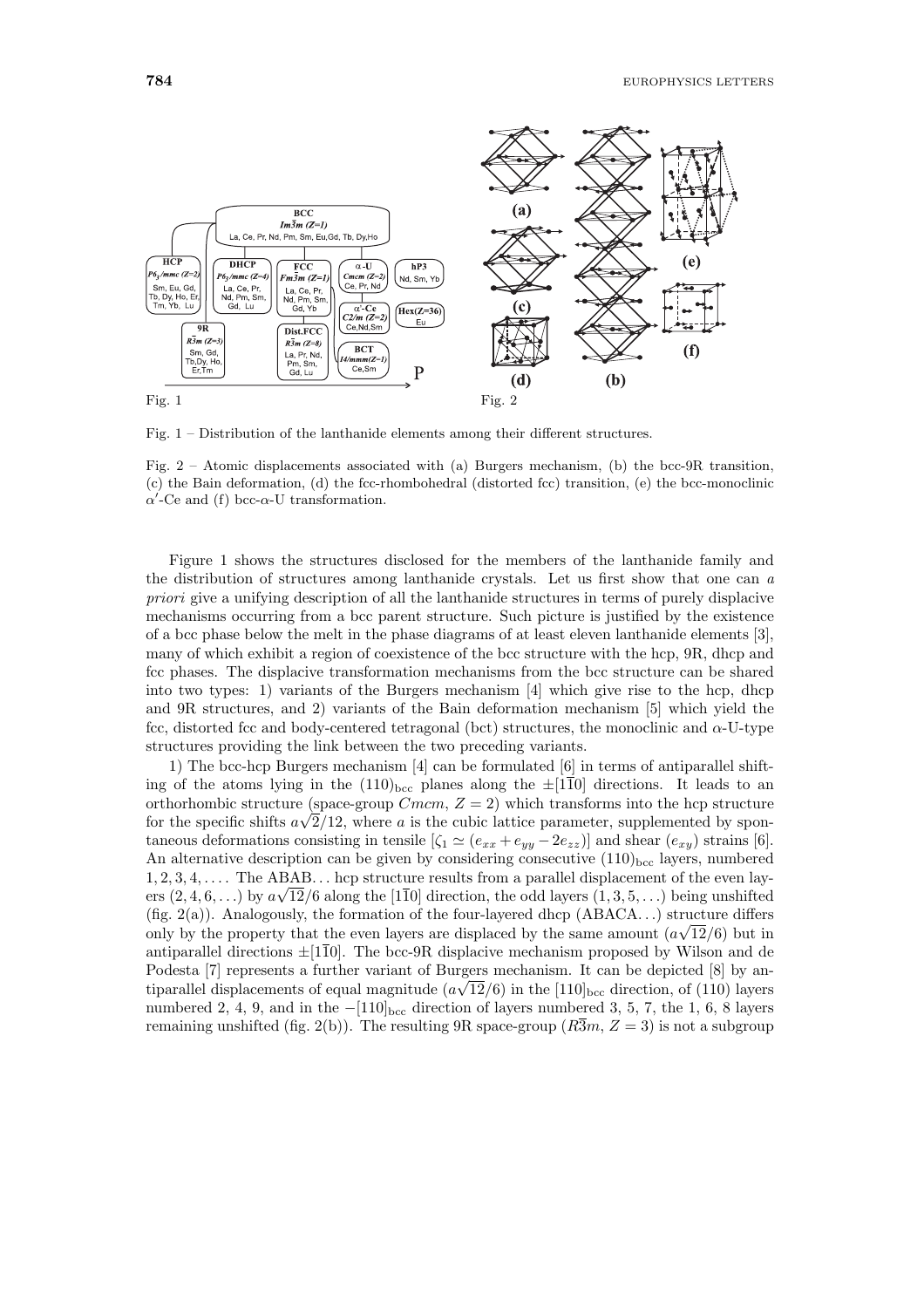TABLE I – Order parameter symmetries for the displacive mechanisms giving rise to the lanthanide phases from the bcc parent phase. (a) Phase denomination; (b) critical  $k$ -vector of the bcc BZ; (c) order-parameter dimensionality; (d) equilibrium relationship between the corresponding orderparameter components (only non-zero (active) components are indicated); (e) critical shifts; (f) secondary strains involved in the transitions.

| $\left( \mathrm{a}\right)$ | (b                                | $\rm(c)$       | 'd)                                 | (e)                                   | $^{(\rm f)}$     |
|----------------------------|-----------------------------------|----------------|-------------------------------------|---------------------------------------|------------------|
| hcp                        | $N(\frac{1}{2}\frac{1}{2}0)$      | 6              | $\eta_1$                            | $a\sqrt{2}$<br>$\xi_c = \frac{1}{12}$ | $\zeta_1,e_{xy}$ |
| $\alpha$ -U                | $N(\frac{1}{2}\frac{1}{2}0)$      | 6              | $\eta_1$                            |                                       |                  |
| dist.fcc                   | $N(\frac{1}{2}\frac{1}{2}0)$      | 6              | $\eta_3 = \eta_6; \eta_4 = -\eta_5$ |                                       | $\zeta_1$        |
| $\alpha'$ -Ce              | $N(\frac{1}{2}\frac{1}{2}0)$      | 6              | $\eta_6$                            |                                       | $\zeta_1$        |
| dhcp                       | $\Sigma(\frac{1}{4}\frac{1}{4}0)$ | 12             | $\eta_1=\eta_2$                     | $\xi_c = \frac{a\sqrt{2}}{6}$         | $\zeta_1$        |
| $9\mathrm{R}$              | $\Sigma(\frac{1}{3}\frac{1}{3}0)$ | 12             | $\eta_1=\eta_2$                     | $\xi_c = \frac{a\sqrt{2}}{6}$         | $\zeta_1$        |
| $_{\text{fcc}}$            | $\Gamma(000)$                     | $\overline{2}$ | $\zeta_1$                           | $\xi_c = n \frac{a\sqrt{2}}{6}$       | $e_1$            |
| bct                        | $\Gamma(000)$                     | $\overline{2}$ | $\zeta_1$                           |                                       |                  |

of the bcc space group, since its threefold axis does not coincide with the cubic threefold axes.

2) The bcc-fcc Bain deformation [5] consists in stretching the bcc unit-cell along one of the fourfold axes and compressing it along the other fourfold axes. It can be described in terms of displacements  $[6, 9]$ : The atoms belonging to three successive  $(011)_{\text{bcc}}$  layers are shifted in the  $\pm$ [110] direction by the successive amounts  $a\sqrt{2}/6$ ,  $a\sqrt{2}/3$ ,  $a\sqrt{2}/2$ , thus forming the ABCA... fcc stacking order (fig.  $2(c)$ ). For general displacements in the same directions, the symmetry of the bcc structure is lowered to body-centered tetragonal [9]  $(14/mmm, Z = 1)$ corresponding to the bct structure found in Ce and Sm [10].

A number of recent studies have confirmed [11, 12] the rhombohedral structure  $(R\overline{3}m,$  $Z = 8$ ) of the "distorted fcc" phase found in La, Pr, Nd, Pm, Sm and Gd. In the phase diagram of these elements, this phase is adjacent to the fcc phase to which it is group-subgroup related. The fcc-distorted fcc mechanism is shown in fig.  $2(d)$ . It consists of antiparallel displacements of six atoms belonging to the eightfold rhombohedral unit-cell along the face diagonals, i.e. in the planes perpendicular to the threefold axes of the initial cubic structure. Two atoms, located at the vertices of the rhombohedral unit-cell, remain unshifted with respect to their fcc positions. The  $\alpha'$ -Ce monoclinic structure  $(C2/m, Z = 2)$ , also found in Gd and Nd [13] and the  $\alpha$ -U-type structure (Cmcm,  $Z = 2$ ) reported in Ce, Pr and Nd [14] can also be obtained by a displacive mechanism from the fcc structure. The fcc- $\alpha'$  mechanism, represented in fig. 2(e) consists of antiparallel shift of the atoms pertaining to the  $(001)_{\text{fcc}}$  layers along the  $\pm$ [112] directions, whereas the  $\alpha$ -U structure results from shifts along  $\pm$ [010] of the atoms located in (100) layers (fig. 2(f)). Note that the  $\alpha$ -U structure coincides with the orthorhombic structure found for non-critical atomic shifts in the Burgers mechanism. The  $\alpha'$ -Ce structure corresponds to a Bain-deformed  $\alpha$ -U structure.

Table I summarizes the order-parameters symmetries associated with the displacive mechanisms depicted hereabove, in the framework of the Landau theory [1]. In this table the bcc phase is taken as the parent structure for all the lanthanide structures using the connection, shown in fig.  $3(a)$ , between the N-point of the bcc Brillouin zone  $(BZ)$ , and the X and L points of the fcc BZ. One can deduce from table I the remarkable result, illustrated in fig. 3(b), that all the displacive transformation mechanisms which give rise to the lanthanide structures cor-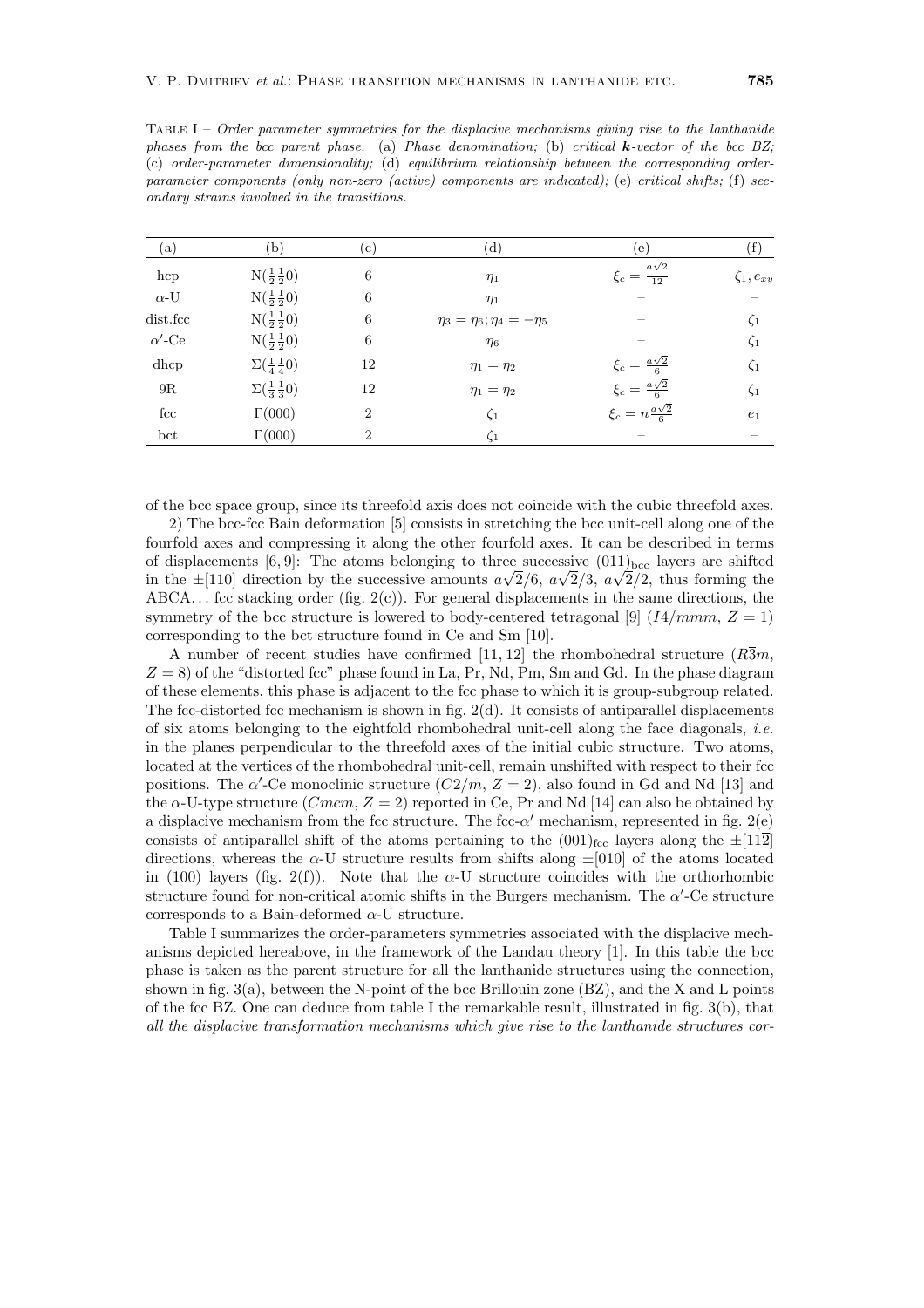

Fig.  $3 - (a)$  Geometrical connection between the N-point of the bcc BZ and the X and L points of the fcc BZ. (b) Connections between the lanthanide structures and the critical wave vectors on the  $\Sigma$ -line. (c) and (d) Ordering mechanisms transforming the disordered polytype (dp) structure into fcc (c) and dhcp (d). (e) Critical wave vectors of the hexagonal BZ associated with the lanthanide phases.

respond to critical **k**-vectors located on the same  $\Sigma$ -line and phonon branch of the bcc BZ. More precisely, the same six-dimensional irreducible representation (IR) of the  $Im\overline{3}m$  spacegroup at the BZ boundary N-point induces the hcp,  $\alpha$ -U, distorted fcc and  $\alpha'$ -Ce structures for different equilibrium values of the order-parameter components. A two-dimensional IR at the  $\Gamma$  BZ center yields the fcc and bct structures, whereas twelve-dimensional IRs at two distinct points of the  $\Sigma$ -line lead to the dhcp and 9R structures.

The preceding analysis allows to understand the order in the basic sequence of reconstructive phase transitions found in the lanthanide elements with increasing pressure: hcp  $\rightarrow$  9R  $\rightarrow$ dhcp  $\rightarrow$  fcc. It corresponds to a *decrease of the critical* **k**-vector along the  $\Sigma$ -line from the boundary N-point to the center  $\Gamma$ . Once the fcc phase is reached, another typical sequence of displacive (non-reconstructive) transitions takes place (fcc - dist.fcc -  $\alpha'$ -Ce -  $\alpha$ -U) associated with the same critical *k*-vector at the N-point of the bcc BZ. However, both phase sequences are found only in Gd and Sm, i.e. in the middle of the lanthanide series. In the first five elements of the series (La-to-Pm), the hcp and 9R phases are absent. Conversely, from Tb-to-Tm the fcc and derived structures are absent. This apparent exclusion between the hcp and 9R structures, on the one hand, and the fcc and derived structures, on the other hand, can be explained by considering the ubiquitous role played by the tensile strain  $\zeta_1$  in the transformation mechanisms of lanthanides.

As shown in table I (column (d)),  $\zeta_1$  coincides with the *primary* order parameter for the bcc-fcc Bain-deformation mechanism.  $\zeta_1$  takes a large critical value  $(e_{xx} = e_{yy} = \sqrt{3}/2 - 1$ ,  $e_{zz} = \sqrt{3/2} - 1$ ,  $\zeta_1^{\text{fcc}} \simeq 0.29$ ) corresponding to the drastic change in the angle  $\theta$  between the diagonals of the  $(110)_{\text{bcc}}$  plane:  $\theta_{\text{bcc}} = 70^{\circ}32$  and  $\theta_{\text{fcc}} = 90^{\circ}$ . At the bcc-hcp and bcc-9R transformation, although  $\zeta_1$  represents a *secondary* order-parameter (column (f) of table I), it takes the same critical value due to the magnitude of the deformation corresponding to the close packing of atoms in the  $(110)_{\text{bcc}}$  plane. In the La-to-Pm group, the fcc phase occupies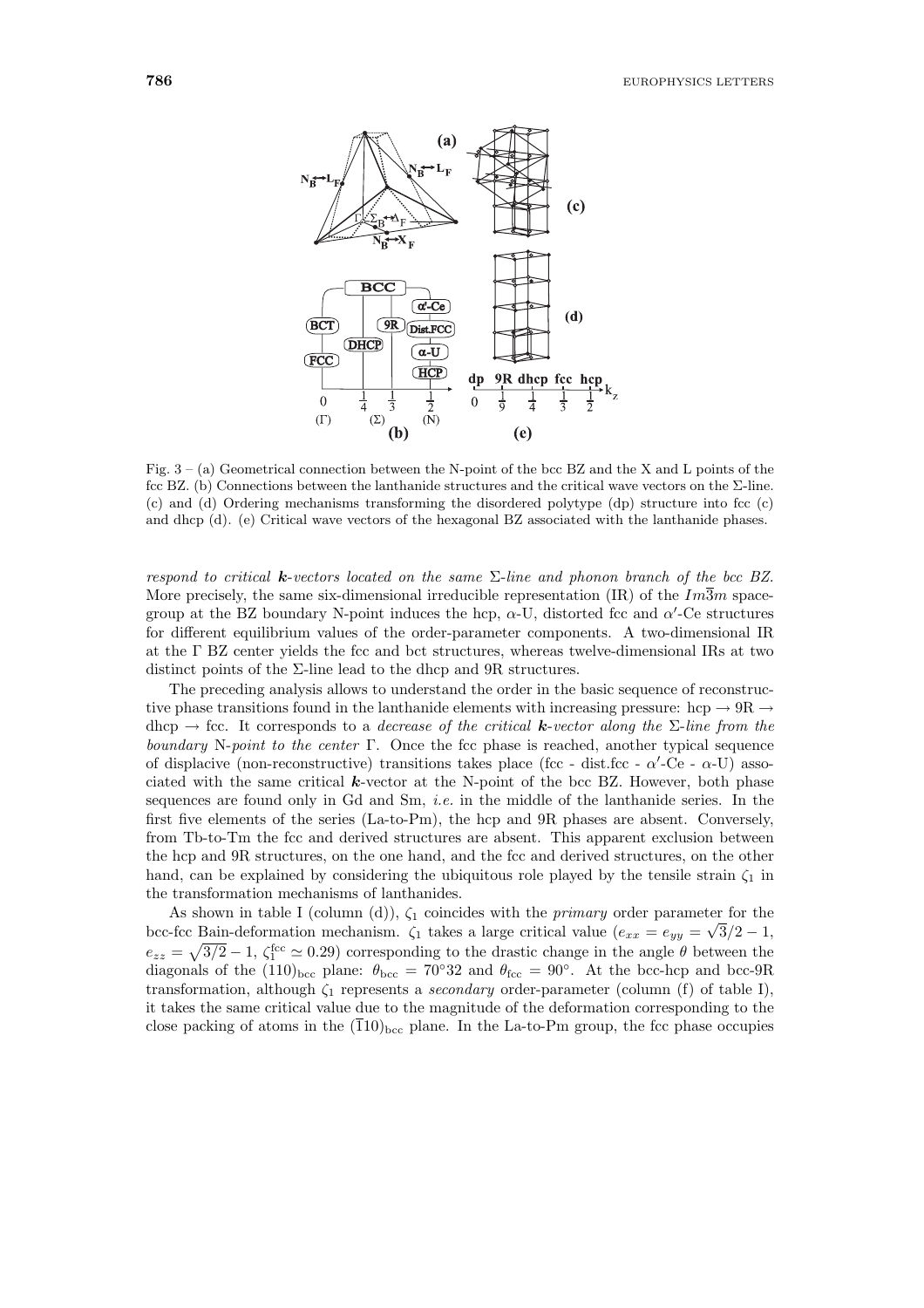a central area of the phase diagram, and in the low-pressure range it has a wide region of coexistence with the bcc phase in which specific coherency stresses (corresponding to  $\zeta_1^{\text{fcc}}$ ) are involved. These coherency stresses forbid the onset of the strains  $\zeta_1^{\text{hp}}$  and  $\zeta_1^{\text{9R}}$  giving rise to the hcp and 9R structures, leading ultimately to the formation of a dhcp structure. Reciprocally, in the Tb-to-Tm group the region of coexistence between the bcc, hcp and 9R phases produces coherency stresses discarding the fcc phases. It remains to understand why the hcp, 9R and fcc structures are able to coexist in the phase diagrams of Sm and Gd. Let us show that this property can be related to an interplay between ordering and displacive processes.

The ordering contribution to the transformation mechanisms in lanthanides is revealed by indirect observations. For example, in the La-Pm series the phase diagrams show a narrowing of the hysteretic region separating the fcc and dhcp phases [15] toward low pressures and high temperatures. The limit of stability lines bounding this region merge towards an almost second-order fcc-dhcp transition regime incompatible with the large atomic shifting that would be necessary to transform the fcc structure into dhcp via a purely displacive mechanism. More generally, the occurrence of the dhcp and 9R polytypes, as well as the existence of a high density of stacking faults reported in the hcp and fcc structures [16], denote a clear tendency to the polytypism which underlies the ordering transitions between close-packed structures [1]. In the theoretical description of these transitions [1, 17], one assumes a virtual parent disordered polytype structure formed by a stack of hexagonal monolayers. The hcp, fcc, dhcp and 9R structures result from different ordering processes from the parent disordered structure. Figures  $3(c)$  and (d) illustrate the mechanisms transforming the polytype structure into the fcc and dhcp structures. Figure 3(e) summarizes the results of a Landau analysis, which reveals that the corresponding critical wave vectors leading to the hcp, fcc, dhcp and  $9R$ ordered polytypes are located on the same  $P$ -line  $[\mathbf{k} = (\frac{4\pi}{3}, \frac{4\pi}{3}, k_z)]$  of the hexagonal BZ, the  $k_z$ component condensing, respectively, at  $\pi/c$  (hcp),  $2\pi/3c$  (fcc),  $2\pi/4c$  (dhcp) and  $2\pi/9c$  (9R). Such considerations provide an alternative unifying interpretation of the different sequences of transformations in lanthanides, and suggest the following classification of their mechanisms:

1) The dhcp-fcc transformation has an essentially reordering mechanism, as attested by its weakly first-order character and by the total absence of phonon softening on approaching the transition from the dhcp or fcc sides [18]. In the phase diagrams of lanthanides this transformation realizes a crossover between two regimes in which the transitions are predominantly of the displacive type: i) the displacive reconstructive hcp-9R transition which is found in Tb, Dy, Ho, Er and Tm, and ii) the group-subgroup related displacive transitions from the fcc phase to the dist.fcc,  $\alpha'$ -Ce, bct, or  $\alpha$ -U phases, exhibited by La, Ce, Pr, Nd and Sm.

2) In Sm and Gd, in which the full sequence of displacive and reordering transitions take place, the reordering nature of the dhcp-fcc transition allows stabilization of the fcc structure by reducing the coherency stresses imposed by the hcp and 9R structures. In contrast, in Lu the fcc structure emerges as a distorted phase due to the bcc-dhcp coherency stresses.

3) At low pressure the bcc-hcp transition in Eu and Yb corresponds to a purely displacive mechanism. More experimental data are needed to elucidate the mechanisms giving rise to the high-pressure hexagonal phases (with  $Z = 3$  and  $Z = 36$ ) found in these two elements.

At last, let us briefly discuss the connection existing between the crystallogeometrical considerations invoked in our study and the electronic structures of lanthanide elements. The current view in this respect [19–21], is that at ambient and moderated pressures the lanthanide crystal structures are not influenced by the gradual filling of the  $4f$ -shell, *i.e.* the f-electrons are highly localized and do not participate in bonding. Therefore, the hcp-9R-dhcp-fcc-dist.fcc sequence of phases can be interpreted as for transition metals, in terms of close packing of hard spheres which approximate the electronic shells, whose shape is determined by the mixing of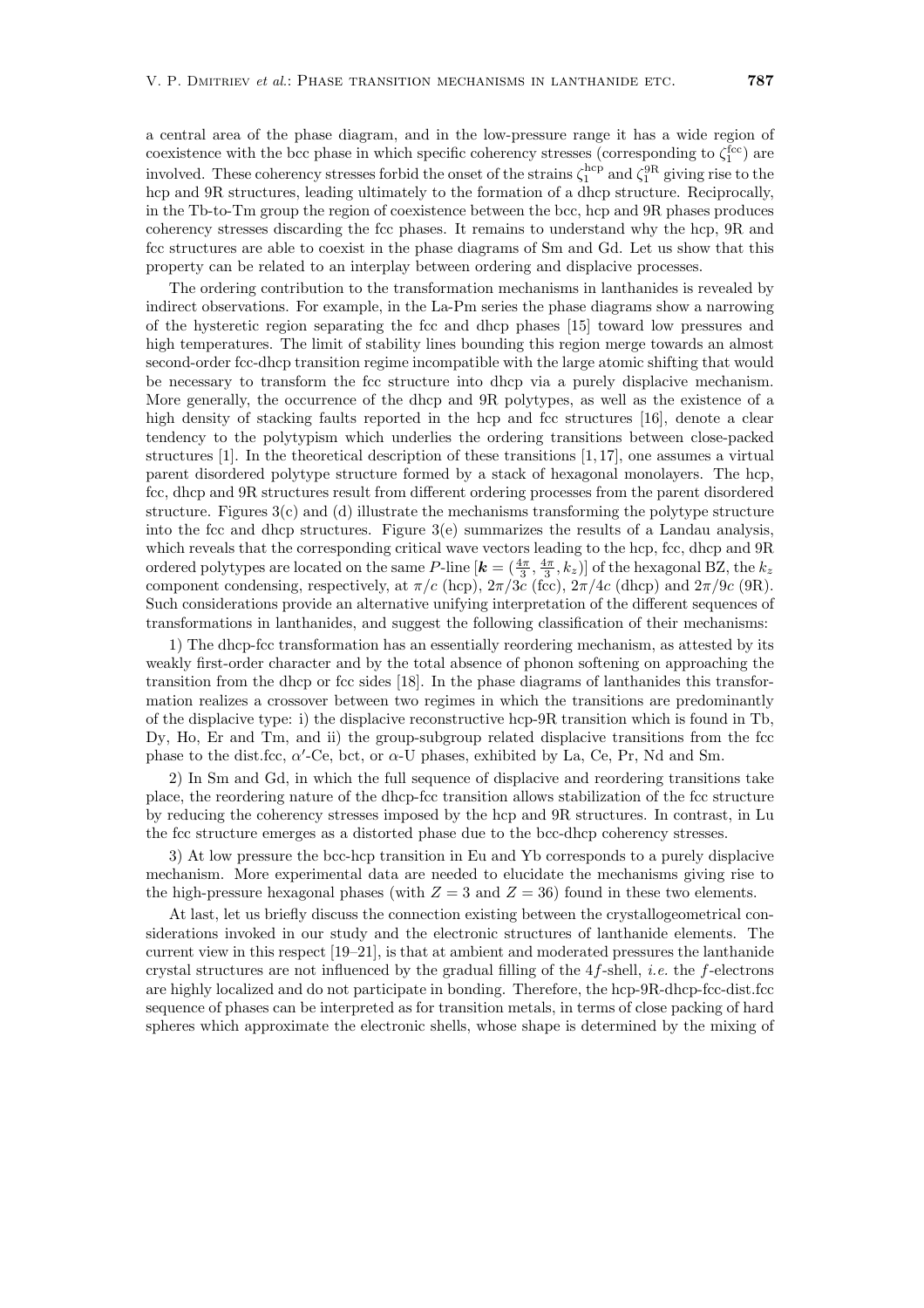

Fig. 4 – Structures of the  $\alpha$ -U (a), monoclinic  $\alpha'$ -Ce (b), bct (c) and  $Pa\overline{3}$   $\alpha$ -Ce (d) phases in terms of packing of ovaloids.

5d and 6s electronic levels. A notable exception to the preceding scheme is cerium, in which the volume collapse observed at the isostructural fcc-fcc transition [22] is interpreted by a delocalization of the  $4f$ -shell. This interpretation in terms of  $f$ -electron collapse is also given for explaining the volume changes observed at high pressures in Pr and Gd, when going from the distorted fcc phase to the neighboring (α-U, monoclinic or bct) phases. However in Sm and Nd, the distorted fcc-bct or distorted fcc-monoclinic transitions involve no f-volume collapse [23].

A structural interpretation of the influence of the partial delocalization of the f-electrons at high-pressures, on the crystal structures can be proposed by considering that the itinerant  $f$ -electrons participating in the bonding modify substantially the shape of the electronic shells which behave as non-spherical objects. Consequently, the close packing of spherical atoms is replaced by the close-packing of less symmetrical atoms, giving rise to the  $\alpha$ -U, monoclinic and bct structures. Figures  $4(a)$  to (c) depict the  $\alpha$ -U, monoclinic, and bct close-packed structures when assuming an ovaloid shape for the electronic shells [24]. Although this concept simplifies the underlying quantum-mechanical considerations, it reflects the property that besides the spherical symmetric part of the lanthanide electron density, described by the spherical harmonics  $Y_0^0$ , there exists a quadrupole moment described by the spherical harmonics  $Y_2^0$ which can be constructed from both localized [24] and delocalized [25]  $f$ -electron states. The mechanisms leading to these structures consist of different orientational ordering of the ovaloid atoms consistent with the displacive mechanisms. Note that an ovaloid form coincides with the angular dependence of the spherical harmonics  $Y_2^0$ , which may approximate the hybridization of the  $s, p, d$  and  $f$  shells. Thus, the rotation of the ovaloids should occur abruptly in Pr and Gd, or in a continuous way in Sm and Nd. In Ce one can suggest that the  $\gamma$  and  $\alpha$ -fcc phase realize two distinct —dynamical and static— disorderings of ovaloid atoms. Thus, the  $\gamma$  form would represent a fcc-packing of effective spheres of rotating ovaloid atoms. The rotations are frozen at the transition to the  $\alpha$ -phase that would correspond to a (denser) packing of randomly oriented ovaloids. An alternative description in terms of ovaloid atoms is illustrated by fig. 4(d), which follows the recent suggestion [25,26] that the critical point in Ce is actually a tricritical point. This point would separate a first-order and a second-order transition line between two phases having distinct fcc  $(\gamma)$  and  $Pa\overline{3}$   $(\alpha)$  structures.

In summary, we have described comprehensively the symmetry-breaking mechanisms (order-parameters) involved in the structural transitions in lanthanides. These mechanisms provide the basic information for working out the detailed phase diagram of each element, the structure of the phase boundaries, etc. We have also illustrated for the first time for a class of elements the specificity of the mechanisms taking place at reconstructive transitions, showing the typical intercorrelation between displacive and ordering processes which characterize these transitions.